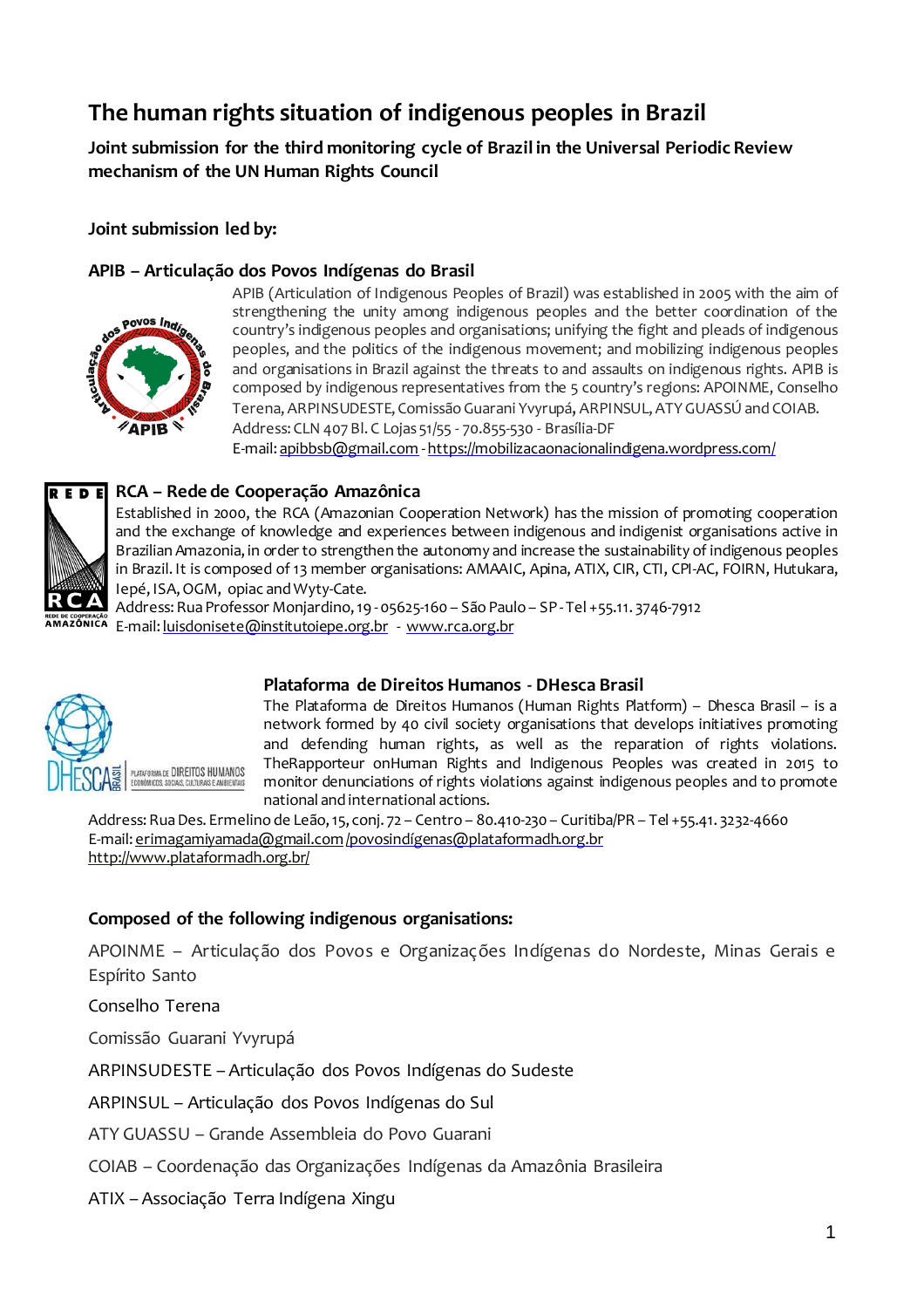AMAAIC – Associação do Movimento dos Agentes Agroflorestais Indígenas do Acre APINA – Conselho das Aldeias Wajãpi FOIRN – Federação das Organizações Indígenas do Rio Negro HAY – Associação Yanomami CIR – Conselho Indígena de Roraima OPIAC –Organização dos Professores Indígenas do Acre Wyty-Catë – Associação Wyty-Catë dos Povos Indígenas Timbira do Maranhão e Tocantins OGM – Organização Geral Mayuruna

## **And by the following indigenist, socioenvironmental and human rights organisations:**

- CIMI Conselho Indigenista Missionário
- CTI Centro de Trabalho Indigenista
- CPI-AC Comissão Pró-Índio do Acre
- CPI-SP Comissão Pró-Índio de São Paulo
- Comitê Brasileiro de Direitos Humanos e Política Externa
- IEB Instituto Internacional de Educação do Brasil
- Iepé Instituto de Pesquisa e Formação Indígena
- ISA Instituto Socioambiental
- FIAN Brasil
- Justiça Global

APIB, RCA and DHESCA led a consultation process towards drafting a thematic report on the human rights situation of indigenous peoples in Brazil, evaluating Brazil's degree of compliance with the UPR's recommendations for the country in 2008 and 2012. Data was collected and information systemized using multiple sources in order to assemble this thematic report covering the 2012-2016 period.

The report was completed and approved in September 2016 in Brasilia (DF) during a workshop that included the participation of representatives from the organisations making up the coalition. Indigenous leaders along with indigenous, indigenist, human rights and socioenvironmental organisations participated to evaluate the human rights situation of indigenous peoples and discuss strategies for improving protection of these rights in the context of the third monitoring cycle of Brazil by the Universal Periodic Review (UPR) mechanism of the UN Human Rights Council.

The text and the recommendations presented in the annexed table were approved by the organisations belonging to this coalition.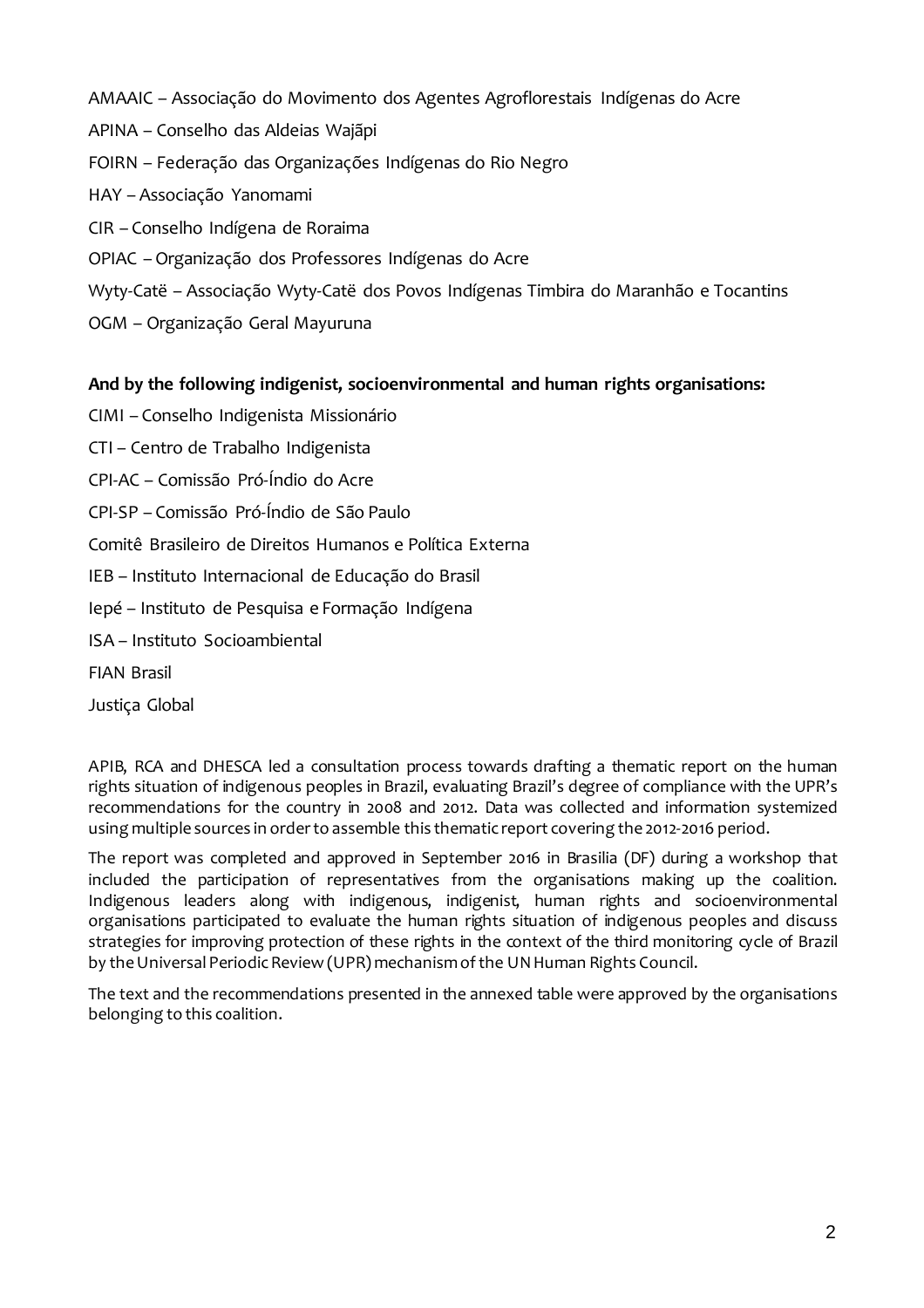## **The human rights situation of indigenous peoples in Brazil**

- 1. Indigenous leaders and organisations, along with indigenist, human rights and socioenvironmental organisations, met in September 2016 in Brasilia-DF, to assess the human rights situation of indigenous peoples and discuss strategies for improving protection of their rights in the context of the 3<sup>rd</sup> Monitoring Cycle of Brazil under the UPR mechanism.<sup>1</sup>
- 2. As already denounced by the indigenous movement<sup>2</sup> and observed by various bodies of the UN<sup>3</sup> and the OAS,<sup>4</sup> the State's failure to act is provoking serious violations of the human rights of indigenous peoples, including as a result of the weakening of FUNAI<sub>5</sub> and the failure to meet the planned targets for indigenist policies.<sup>6</sup> Worryingly, analysis of the period (2012-2016) confirms a pattern of violence and abuses that relate to assimilationist and colonizing postures. It echoes experiences under the military dictatorship and demand transitional justice.
- 3. In 2014 Brazil set up a National Truth Commission which established that indigenous peoples had been victims of serious human rights violations meriting reparation. <sup>7</sup> The inquiry concluded that at least 8,350 indigenous people had been killed in massacres, land dispossessions and forced evictions, or due to the spread of infectious-contagious diseases, imprisonments, torture and abusive treatments, suffering attempted exterminations.<sup>8</sup>
- 4. Although the indigenous rights have appeared in previous UPR cycles, we concluded that there has been no advance in combating the scenario of rights violations and that constitutional rights are under threat. The overall evaluation of the organisations is that Brazil failed to adopt effective measures to meet the recommendations made and accepted within the UPR framework<sub>9</sub> and that no concrete measures were taken to alter the situation of indigenous rights violations in Brazil.
- 5. These violations require urgent state measures to: demarcate indigenous lands; and combat the racial discrimination and institutional racism perpetrated against indigenous

-

<sup>1</sup> Universal Periodic Review of the United Nations Human Rights Council.

<sup>&</sup>lt;sup>2</sup> See the public declarations by the Articulação dos Povos Indígenas do Brasil (APIB), regional and local indigenous organisations and indigenous representatives at the First National Indigenist Policy Conference (2015) and the Commission (2012-2015) and subsequentlythe National Indigenist PolicyCouncil(2015-2016).

<sup>3</sup> UN Human RightsCommittee, Committee on the EliminationofRacialDiscrimination,UN PermanentForum on Indigenous Issues, UN Special Rapporteurs on Indigenous Rights, UN Working Group on Business and Human Rights, and UN agencies (UN Women, UNDP, ILO).

<sup>4</sup> Among diverse cases under analysis, in 2016 the Inter-American Commission on Human Rights presented case no. 12728 to the Inter-American Court of Human Rights in defence of the rights of the Xukuru indigenous people. The case dealt with the impossibility of the Xukuru peacefully exercising their right to ancestral lands due to the 16-year delay in the demarcation process, aswell as their lackof access tothe justice system.

<sup>5</sup> Fundação Nacional do Índio, the federal agency for indigenous affairs.

<sup>6</sup> See Multi-Annual Program(PPA) 2012-2015.

<sup>7</sup> The NTC analysed 10 cases of rights violations of indigenous peoples during the military dictatorship. 8

http://200.144.182.130/cesta/images/stories/CAPITULO\_INDIGENA\_Pages\_from\_Relatorio\_Final\_CNV\_Volume\_II.p df

<sup>9</sup> In 2008, Brazil received one specific recommendation on the rights of indigenous peoples in the UPR, which identified the need for country to devote special attention to the violation of the human rights of indigenous peoples. The contextofthe warning already concerned the lackofrecognitionand protectionofthe territorial rights of indigenous peoples and was maintained in 2012.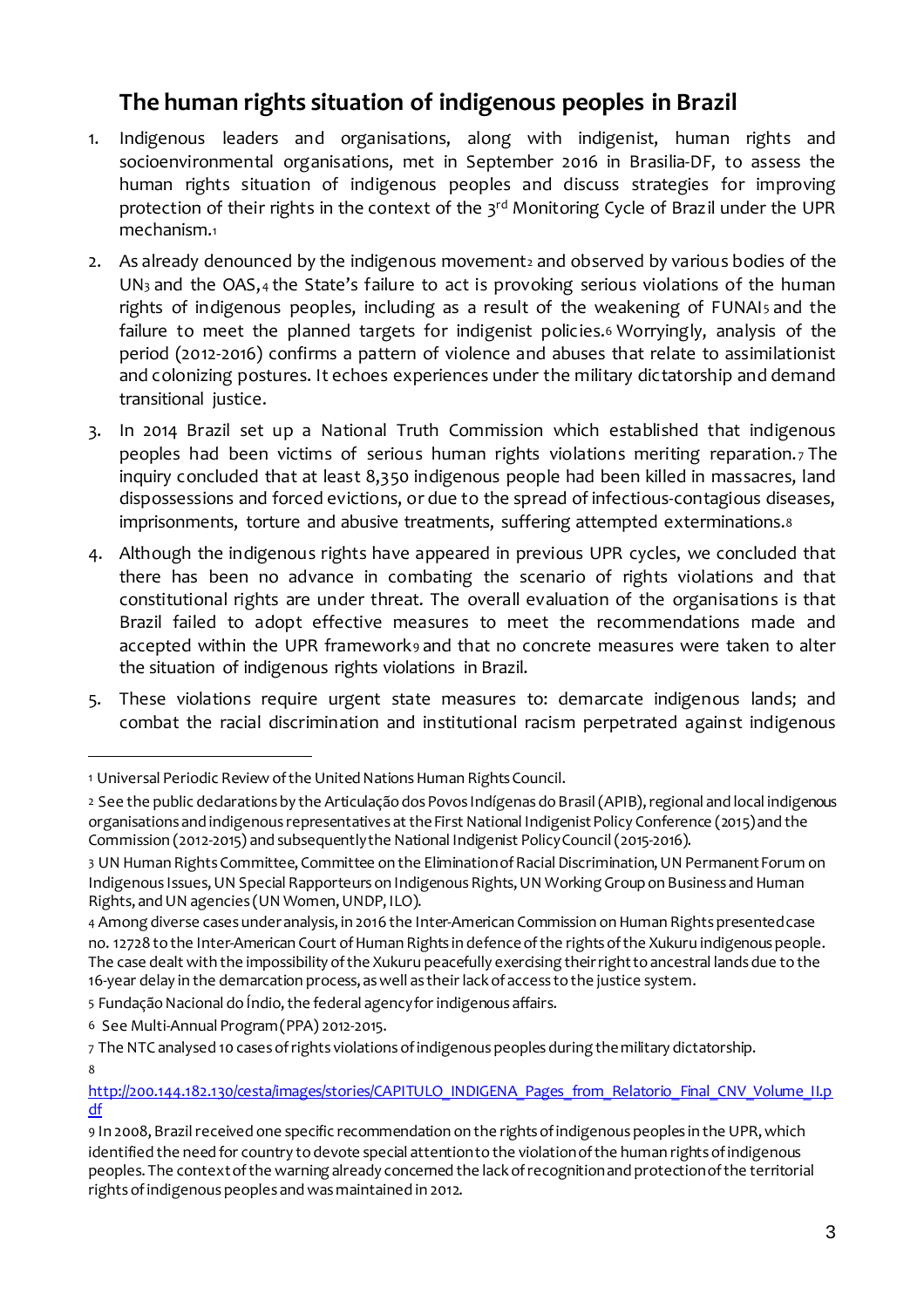peoples at all levels of government. There is a clear need for improved structuring and increased government investment in FUNAI in order to develop adequate actions and ensure effective protection of indigenous rights in Brazil.

- 6. In 2012, the UPR recommendations<sup>10</sup> covered the issues of: indigenous territorial rights; the violence practiced against indigenous leaders as defenders of human rights; the nondemarcation of Guarani Kaiowá lands; and the rights violations arising from the failure to implement the right to free, prior and informed consent.<sup>11</sup>
- 7. In 2016, these remained the central issues in the scenario of violations to the human rights of indigenous peoples, aggravated by the racist and discriminatory discourses made by public authorities, which have been encouraging and supporting further violent attacks against communities especially in southern Bahia, Mato Grosso do Sul, Rio Grande do Sul, Paraná and Santa Catarina. The growing number of attacks is directly linked to impunity.<sup>12</sup> Besides, indigenous peoples' lack of access to the justice system.<sup>13</sup> The period under review was also marked by the weakening of legal protections given to the rights of indigenous peoples and the federal government's attempt to negotiate indigenous rights in favour of interests of dominant sectors.
- 8. In some regions this scenario was found by the Federal Prosecutors Offices to have contributed to the risk of ethnocide of indigenous peoples, as in the case of the Guarani Kaiowá in Mato Grosso do Sul14 and the indigenous peoples affected by the Belo Monte Hydroelectric Dam in Pará.<sup>15</sup>
- 9. In the table (APPENDIX 1) we analyse each of the recommendations received by Brazil in previous UPR cycles, including those that, though not making explicit mention of indigenous peoples, should have been applied to improve the human rights situation of the latter too but did not. Finally, we identify the potential to improve UPR recommendations by making specific mention of indigenous rights, observing the distinct sociocultural contexts of indigenous peoples.

## **Human Rights of Indigenous Peoples in Brazil**

10. Brazil presents a legal framework with constitutional provisions that for a long time were a benchmark for the defence of the rights of indigenous peoples. However, no advances in terms of the issuing a long standing demand for specific national legislation16was observed in the evaluation period of this Universal Periodic Review (2012-2016). Nonetheles, Brazil began some isolated processes for implementing specific policies to protect indigenous rights such as the National Territorial and Environmental Management Policy (2012) and its

<sup>10</sup> In 2012,Brazilreceived 15 recommendations in the UPR citingthe rightsofindigenouspeoples. See: A/HRC/21/11Para.119&A/HRC/21/11/Add.1 recommendations:119.31,119.32,119.50,119.82,119.84,119.138,119.144, 119.158,119.162,119.163,119.164,119.165,119.166,119.167,119.168 and 119.169.

<sup>11</sup> A/HRC/WG.6/13/BRA/2

<sup>12</sup> http://cimi.org.br/site/pt-br/?system=news&conteudo\_id=7240&action=read

<sup>13</sup> http://www.sdh.gov.br/sobre/participacao-social/cndh/relatorios/relatorio-do-gt-sobre-direitos-dos-povosindigenas-da-regiao-sul-1

<sup>14</sup> http://www.cartacapital.com.br/sociedade/os-ataques-a-indigenas-no-ms-na-visao-de-uma-lideranca-6848.html

<sup>15</sup> http://www.prpa.mpf.mp.br/news/2015/mpf-denuncia-acao-etnocida-e-pede-intervencao-judicial-em-belo-monte

<sup>16</sup> Since 1991 approval has been pending on the Law Bill for the Indigenous Peoples Statute to replace Law 6001/73, adapting the infraconstitutional legislation tothepreceptsofthe non-assimilationist policy.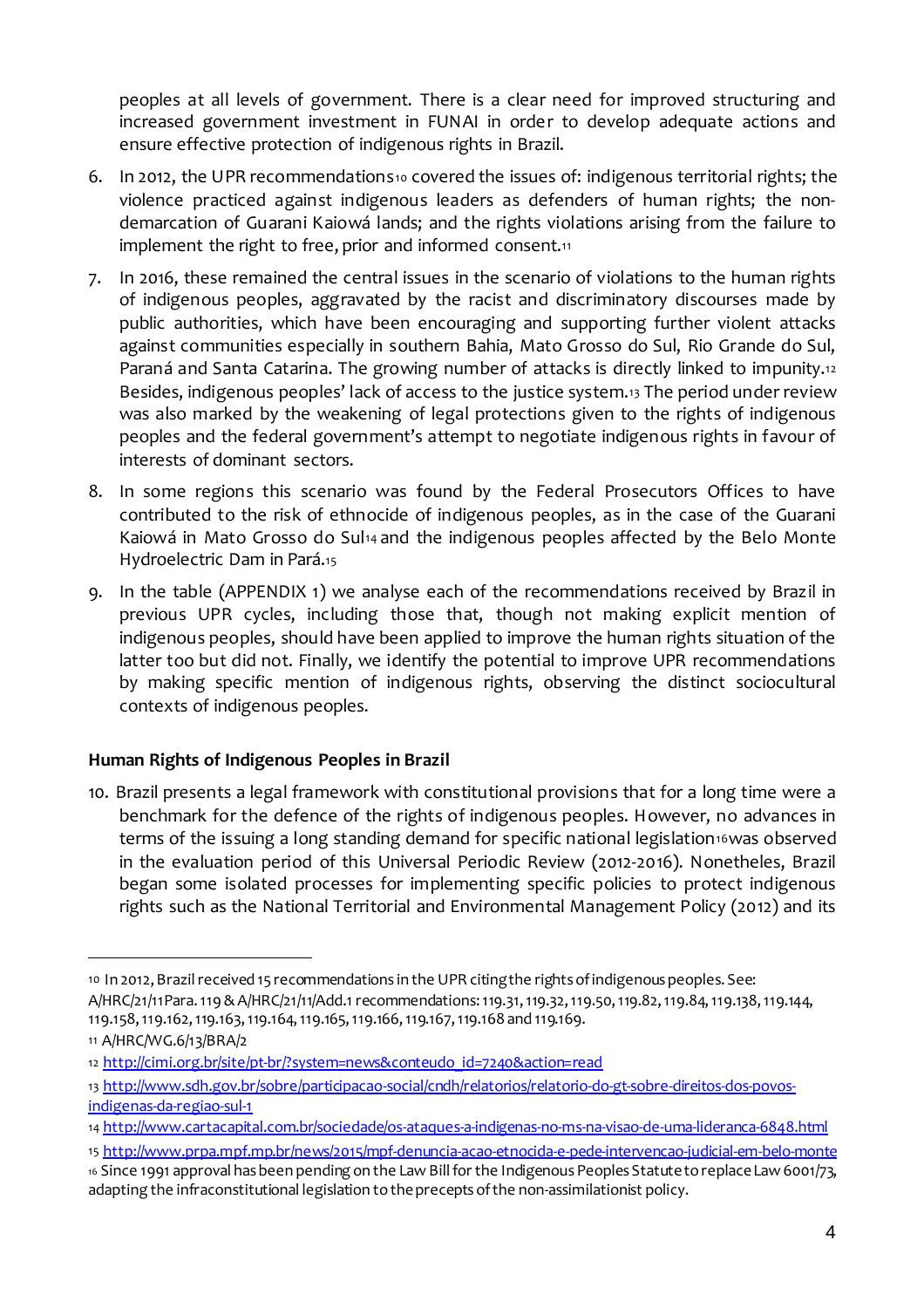integrated action plan (2016)<sup>17</sup> and the Continuity Grant Program (2013) supporting access to higher education. In 2014, the National Human Rights Council was reformulated. The First National Conference on Indigenist Policy was held, and presented a series of proposals for overcoming the current scenario of rights violations, but no monitoring mechanism has been established yet. Finally meeting a demand first made over 20 years ago, the National Council for Indigenist Policy was created (2015).

- 11. Over the same period, however, the federal indigenist agency (FUNAI) experienced a serious shrinkage of staff and resources,18and even had several of its units attacked by antiindigenous movements, including the destruction and burning of buildings and official vehicles, and staff threatened.<sup>19</sup> Devalued and with its political power diminished, FUNAI currently operates with just 36% of its capacity without concluding its restructuring process (2010).This situation impedes the proper demarcation of indigenous lands and adequate action at local level. The closure of the Ministry of Human Rights (2016) worsens the situation.
- 12. Brazil, through its Constitution and its international commitments,<sup>20</sup> formally recognises the right to self-determination, territories, consultation and consent, as well as reaffirms the right of indigenous peoples to live free of genocide and any other forms of assimilation, discrimination, racism, intolerance and violence. However, without government institutions strengthened to work in the defence and promotion of these rights, or the political will to defend the existing protective legislation or to define an agenda for implementing rights, such commitments and obligations are merely dead words on paper for indigenous peoples.
- 13. Despite the ethnic diversity of the more than 305 indigenous peoples, Brazil fails to include adequately the concern with indigenous peoples in its discussions of national, bilateral and international agreements that affect indigenous peoples and lands. Topics that should include a continuous dialogue with indigenous peoples include: environmental issues, traditional knowledge, climate change mitigation and adaptation, and so on. For example, in the discussion on ratification of the Minamata Convention, we noted with concern the absence of specific data on the impact of mercury in indigenous communities. A published study (2016) shows that the continuous illegal invasion of the Yanomami/RR territory by prospectors has had serious consequences, including mercury contamination of up to 92% of the people examined in one village. <sup>21</sup> The invasion of indigenous lands for illegal mining has already been identified through its harmful effects in other regions of Brazil like Maranhão, Pará, Acre and Mato Grosso.
- 14. The country needs to approach the indigenous issues in a more inter-related way with areas such as agrarian reform, territorial planning, environmental protection, social rights

<sup>17</sup> http://www.funai.gov.br/index.php/comunicacao/noticias/3883-plano-integrado-de-implementacao-da-pngati-elancado-em-brasilia

<sup>18</sup> Some local FUNAI units have just one employee to work with the entire indigenous population under their jurisdiction.

<sup>19</sup> See the attacks on the Regional Coordination Units of Passo Fundo/RS and Humaitá/AM: http://g1.globo.com/am/amazonas/noticia/2013/12/funai-repudia-vandalismo-em-humaita-e-diz-manter-dialogocom-indios-no-am.html

<sup>20</sup> UN Declaration on the Rights of Indigenous Peoples, ILO Convention 169, UN Convention on the Elimination of All Forms of Racial Discrimination.

<sup>21</sup> Study conducted by the Oswaldo Cruz Foundation (Fiocruz) and Instituto Socioambiental. See: https://pib.socioambiental.org/pt/noticias?id=162297&id\_pov=318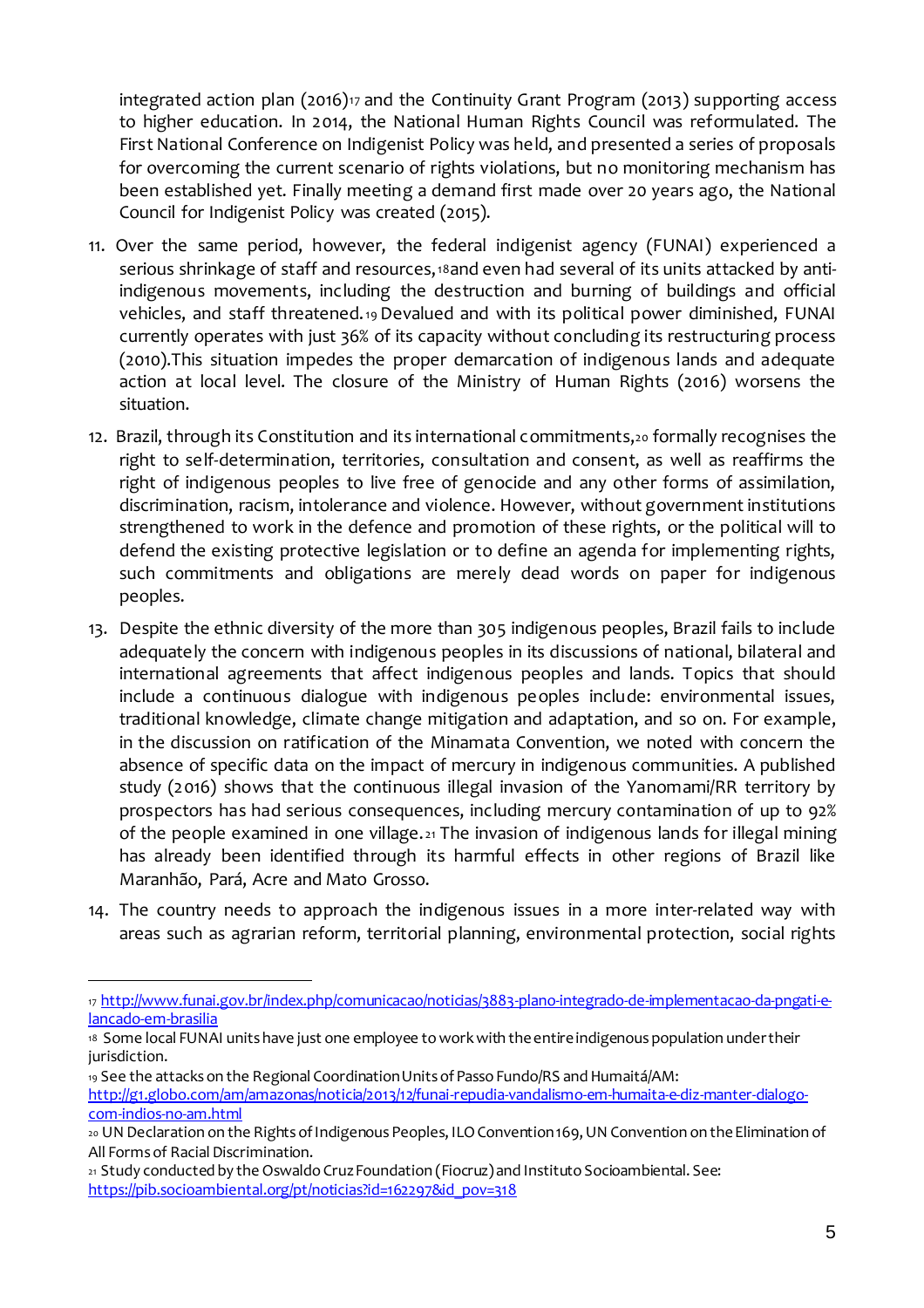and development. However indigenous rights are not seen nor prioritized in government agendas despite the denunciations and received recommendations.

#### **Protection of the territorial rights of indigenous peoples<sup>22</sup>**

- 15. Under the argument that the demarcation of indigenous lands would harm small farmers, over the last four years we have seen the opposite. The stagnation in the demarcations of indigenous lands was accompanied by the growth of large scale agribusiness and led to an increase in land and income concentration in this sector. Since 2012, there has been no significant advance in the measures of agrarian reform and territorial planning for the protection of indigenous lands, especially outside Legal Amazonia. Backed by the support of ruralist politicians, this dispute for land has become increasingly violent. The case of indigenous land Marãiwatséde is revealing of this.  $23$  The organized and armed violence  $24$ is used against indigenous peoples who demand for their territorial rights and ended up being used to justify the so-called negotiations<sup>25</sup> (of rights). As a consequence, indigenous peoples lives is put in further risk, especially in the states of Mato Grosso do Sul, Bahia, Santa Catarina,<sup>26</sup> Paraná and Rio Grande do Sul.<sup>27</sup>
- 16. The increase in inflammatory discourses by public authorities <sup>28</sup> and parliamentarians opposed to the demarcation of indigenous have boosted initiatives to alter the Ministry of Justice's demarcation procedures, <sup>29</sup> as well as fomenting conflicts and attacks on indigenous communities. Those initiatives feed arguments for denying other human rights such as healthcare and education due to the lack of land regularization, and foster legal insecurities, backed by more than a hundred anti-indigenous proposals to remove constitutional rights, such as PEC215/2000.<sup>30</sup>
- 17. PEC215/2000 is considered the most dangerous legislative initiative to the rights of indigenous peoples and quilombola communities, involving a serious curtailment of

-

<sup>25</sup> http://www.ebc.com.br/cidadania/2015/09/governo-iniciara-mesas-de-negociacao-para-resolver-conflitosindigenas-em-ms

**<sup>22</sup>** Recommendations EPU/ONU2012:A/HRC/21/11-Para.119&A/HRC/21/11/Add.1-Para. 21,recommendations n. 119.164,119.165,119.167

<sup>23</sup> See: http://apublica.org/2016/09/no-mato-grosso-os-novos-problemas-de-uma-velha-disputa/

<sup>24</sup> According to data from the Conselho Indígena Missionário (CIMI), more than 20 attacks were registeredin 2015 attributed to paramilitary groups against indigenous communities in Mato Grosso do Sul.

<sup>26</sup> http://www.secretariadegoverno.gov.br/01-10-2015-mesa-de-negociacao-da-sg-fecha-acordo-entre-indigenas-eorgaos-publicos-federais

<sup>27</sup> See the conclusions and recommendation of the Working Group of the National Human Rights Council on its missions to the south of the country to assess the situation of indigenous peoples' rights.

http://www.sdh.gov.br/sobre/participacao-social/cndh/relatorios/relatorio-do-gt-sobre-direitos-dos-povosindigenas-da-regiao-sul-1

<sup>28</sup> Notably speeches and remarks made by former Chief of Staff Gleisi Hoffman in 2012 in the National Congress, along with speeches by the former Attorney General Luis Adams, senator and former Minister of Agriculture Kátia Abreu and former Minister of the Environment Izabella Teixeira.

<sup>29</sup> http://www.socioambiental.org/pt-br/noticias-socioambientais/ministro-aceita-discutir-consulta-sobre-mudancaem-demarcacao-dizem-liderancas-indigenas

http://cimi.org.br/site/pt-br/?system=news&conteudo\_id=7291&action=read

<sup>30</sup> If approved PEC215/2000 will mean the paralysation of the demarcation processes of these territories in the country;the review ofterritories alreadyrecognised and the forced removal of communities from traditional territories tomake way for largefarminginterests, infrastructural worksor projects toexploit naturalresources by third parties.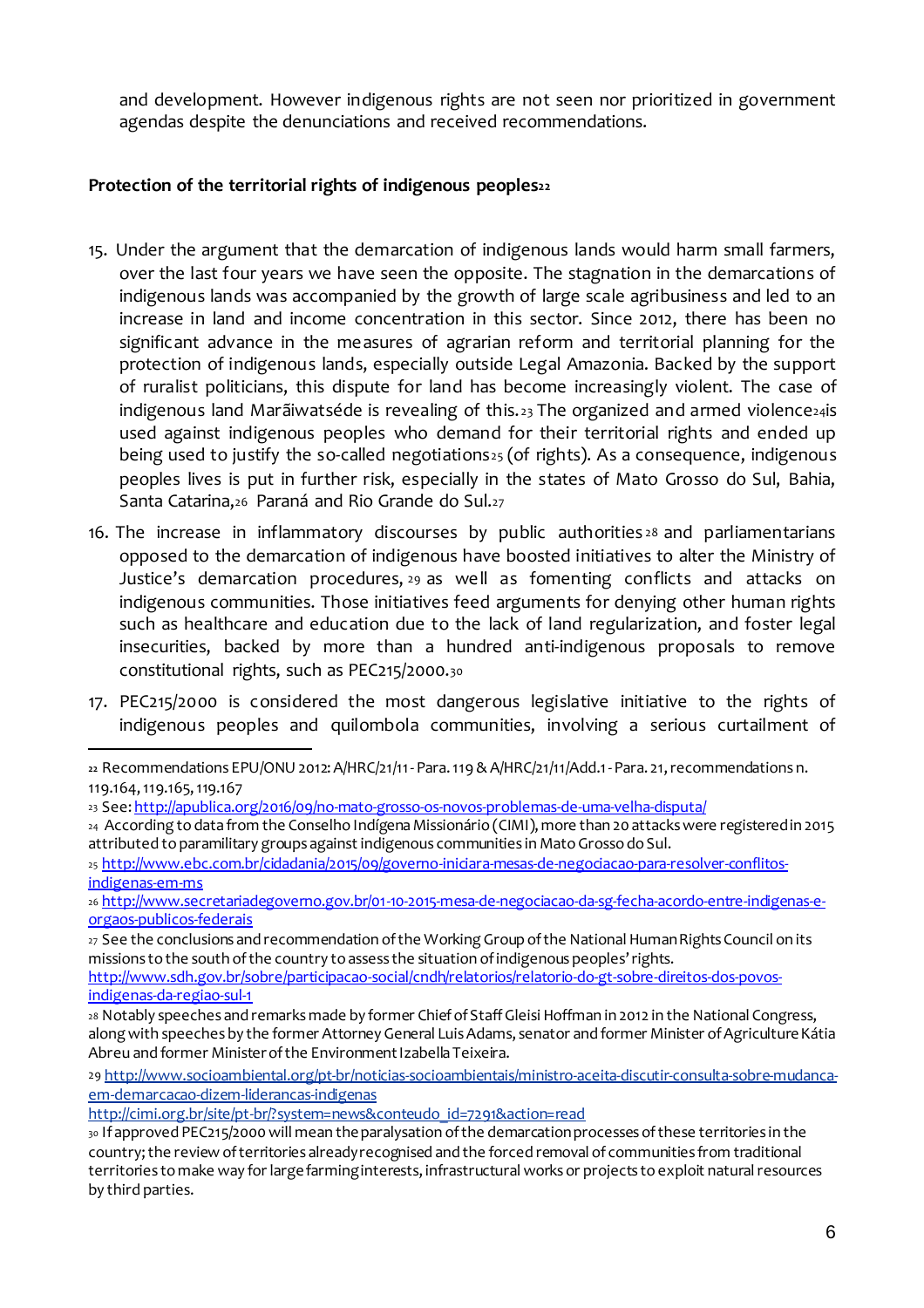collective rights. Worryingly, it is advancing without any initiative to conduct prior, free and informed consultation.

- 18. In 2012, the AGU<sup>31</sup> published PortariaNo. 303 imposing restrictive guidelines on the work of federal lawyers and prosecutors responsible for defending the interest of the Union and of indigenous communities. <sup>32</sup> This situation demonstrates how access to justice for indigenous peoples has been blocked by discriminatory and politicized decisions and guidelines.<sup>33</sup>
- 19. The conditions imposed in the judgment on the Raposa Serra do Sol case $34$  by the Federal Supreme Court resulted in a growth of legal actions against demarcations of indigenous lands in various parts of the country. A juridical scenario disproportionally unfavourable to indigenous peoples has become established in Brazil, including a number of court orders evicting indigenous communities from their own lands. These decisions have multiplied in recent years, even in completely distinct contexts of the Raposa Serra do Sol case.
- 20. Since 2012, despite the heightening conflict and the specific recommendation of the UPR, there has been no effective progress in the demarcation of Guarani Kaiowá indigenous lands in Mato Grosso do Sul. This situation reflects the general situation of the demarcations pending in the country. There are at least 25 indigenous lands awaiting for presidential homologation and another 140 for approval of the identification and delimitation studies by FUNAI and declaration by the Ministry of Justice. From 2013 to 2015, due to political pressures, the State targets set for demarcations of indigenous lands have not been met<sub>35</sub> and the Ministry of Justice established the so-called negotiation tables.
- 21. During the same period there was a rise in paramilitary attacks against indigenous communities; numerous eviction orders in favour of non-indigenous occupants were carried out with disproportionate used of police force, even resulting in the death of some indigenous people; <sup>36</sup> and, rather than investigating and punishing those responsible for the violence<sub>37</sub> committed, various leaders were persecuted, criminalized<sub>38</sub> and imprisoned.39 No case was resolved by the negotiation tables, causing frustration on all sides and

<sup>31</sup> Federal Attorney General's Office (Advocacia Geral da União).

<sup>32</sup> Despite its suspension in 2013 following pressure from indigenous peoples and organisations, Ordinance 303 of the AGU continues to generate effects related to the denial of indigenous territorial rights by incorporating, as a general framework, conditions that were in fact applicable solely to the Raposa Serra do Sol/RR case. See: http://www.agu.gov.br/atos/detalhe/596939

<sup>33</sup> In the period evaluated in the first cycle of the UPR (2008), the Raposa Serra do Sol/RR case was being monitored by the UN Committee on the Elimination of Racial Discrimination (CERD). See A/HRC/WG.6/1/BRA/2 34 Pet. 3388/STF (2009) and Declaratory Judgments (2013)

<sup>35</sup> http://www.funai.gov.br/arquivos/conteudo/ouvidoria/pdf/acesso-a-informacao/Plano\_plurianual-PPA\_2012- 2015.pdf

<sup>36</sup> Oziel Terenawas killed duringa repossession operation in the Buriti/MSIndigenous Land (2013). See: http://politica.estadao.com.br/noticias/geral,terena-e-baleado-em-novo-conflito-no-ms,1038837

<sup>37</sup> Mobilizations and attacks against indigenous communities, fomented by politicians and local authorities, were reported to the National Human Rights Council concerning events in 2015 in the municipalities of Guaíra/PR and Vicente Dutra/RS.

<sup>38</sup> A case reported to the National Human Rights Council concerning the imprisonment in 2016 of the leader of the BoaVista/PR village a few days before a repossession order was carried out againstthe indigenous community. See: http://www.sdh.gov.br/sobre/participacao-social/cndh/relatorios/relatorio-do-gt-sobre-direitos-dos-povosindigenas-da-regiao-sul-1

<sup>39</sup> In 2015 at least seven Tupinambá leaderswere killed in Bahia, aswell as the imprisonmentofthe leaderBabau in dubious circumstances in 2014 and 2016. See: http://cimi.org.br/site/ptbr/?system=news&conteudo\_id=8648&action=read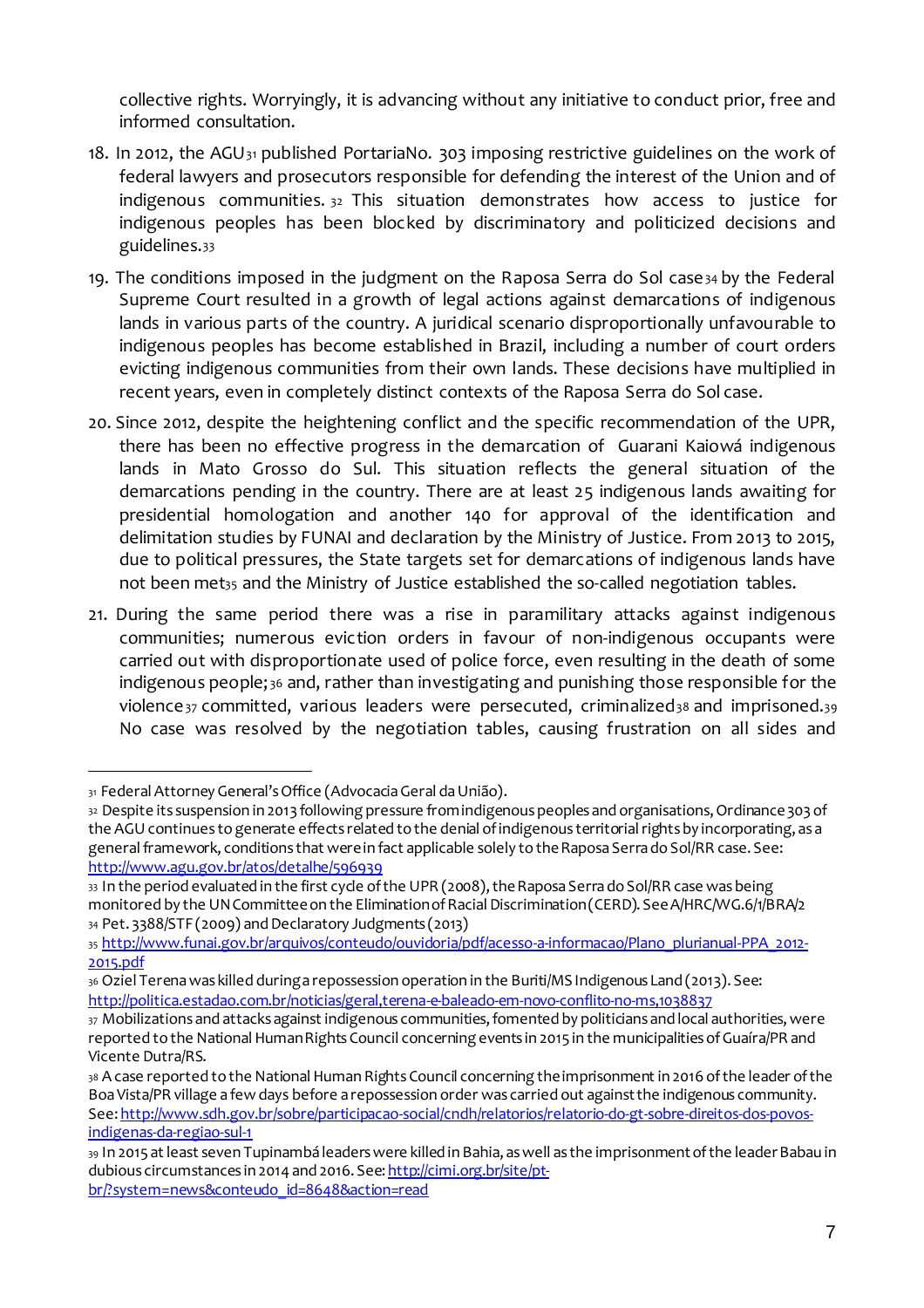revealing the bias involved in the political and asymmetric negotiation of fundamental indigenous rights.<sup>40</sup> Subsequently the very violation of indigenous constitutional rights was transformed into an argument in favour of initiatives designed to reduce and waive these rights.

22. Among the major concerns already identified by the previous UN Special Rapporteur on the Rights of Indigenous Peoples<sub>41</sub> and reiterated in the context of the UN's Universal Periodic Review mechanism in 2008 $42$  and 2012 $43$  and by the current UN Rapporteur $44$  (2016) are: the paralysation of the indigenous land demarcation processes; and the threat of changes to constitutional provisions45 aimed at eroding and even reversing demarcations.  $46$ These initiatives subject indigenous rights to openly anti-indigenous criteria and pressures, demonstrating the need for Brazil's indigenous peoples to campaign and resist such actions.<sup>47</sup>

## **Protection of the rights to life, integrity, dignity and autonomy<sup>48</sup>**

- 23. Other setbacks on human rights include: the violence perpetrated against indigenous communities with impunity; and the threats, unjustified imprisonments and deaths of indigenous leaders, especially in a context of disputes over the recognition of their territorial rights. Between 2012 and 2014 at least 251 murders of indigenous persons were recorded across the country, more than 40% of the cases being in Mato Grosso do Sul. In 2016 there were at least three armed attacks on the communities of Kurusu Ambá, Taquara and Caarapó. In Caarapó, Clodieldo de Souza, a Guarani Kaiowá leader, was murdered.<sup>49</sup>
- 24. Cases of racism<sub>50</sub> and discrimination against indigenous persons and peoples also increased. The action of parliamentarians from the ruralist and anti-indigenous lobby in particular has grown in strength over the last four years, part of a context involving attempts to erode indigenous rights and propagate untruths that turn much of the general public against indigenous peoples.<sup>51</sup>

<sup>40</sup> https://mobilizacaonacionalindigena.wordpress.com/tag/mesa-de-dialogo/

<sup>41</sup>A/HRC/12/34/Add.2, 26Aug. 2009, See: http://unsr.jamesanaya.org/country-reports/report-on-the-situation-ofhuman-rights-of-indigenous-peoples-in-brazil-2009

<sup>42</sup>A/HRC/8/27. <sup>43</sup> A/HRC/21/11.

<sup>44</sup> The report in the visit to Brazil of the UN Special Rapporteur on the Rights of Indigenous Peoples will be presented during the 33rd Session of the UN Human Rights Council simultaneous with the submission of this civil society report as part of the Universal Periodic Reviewmechanism. A/HRC/33/42/Add.1

<sup>45</sup> Constitutional Amendment Bill(Propostade EmendaConstitucional)PEC215/2000

<sup>46</sup> Alsosee Law Bill1606/2015 annexed toPL1218/2007.

<sup>47</sup> http://www.ohchr.org/EN/NewsEvents/Pages/DisplayNews.aspx?NewsID=18498&LangID=E

**<sup>48</sup>** Recommendations EPU/ONU2012:A/HRC/21/11-Para.119&A/HRC/21/11/Add.1-Para. 21. See AppendixI. <sup>49</sup> In this case,the Federal Prosecutor'sOffice concluded that 12farmershad been directly involved in the armed attack the formation of a militia to attack the indigenous community. See:

http://pfdc.pgr.mpf.mp.br/informativos/edicoes-2016/agosto/fazendeiros-sao-presos-por-envolvimento-emataque-a-indigenas-em-caarapo-ms

<sup>50</sup> In 2014 the Conselho Indígena Missionário (CIMI) documented 19 cases of racism and ethnic-cultural discrimination perpetrated against indigenous peoples.

<sup>51</sup> Public authorities and institutions disseminate false information, generating a climate of terror among the nonindigenous population against indigenous peoples. See: federal deputies Luiz Carlos Heinze

<sup>(</sup>http://g1.globo.com/rs/rio-grande-do-sul/noticia/2014/02/em-video-deputado-diz-que-indios-gays-e-quilombos-naoprestam.html), Valdir Colatto (http://iela.ufsc.br/povos-originarios/noticia/indigenas-de-sc-repudiam-deputadocolatto),Alceu Moreira (http://reporterbrasil.org.br/2014/02/deputados-heinze-e-alceu-moreira-sofrem-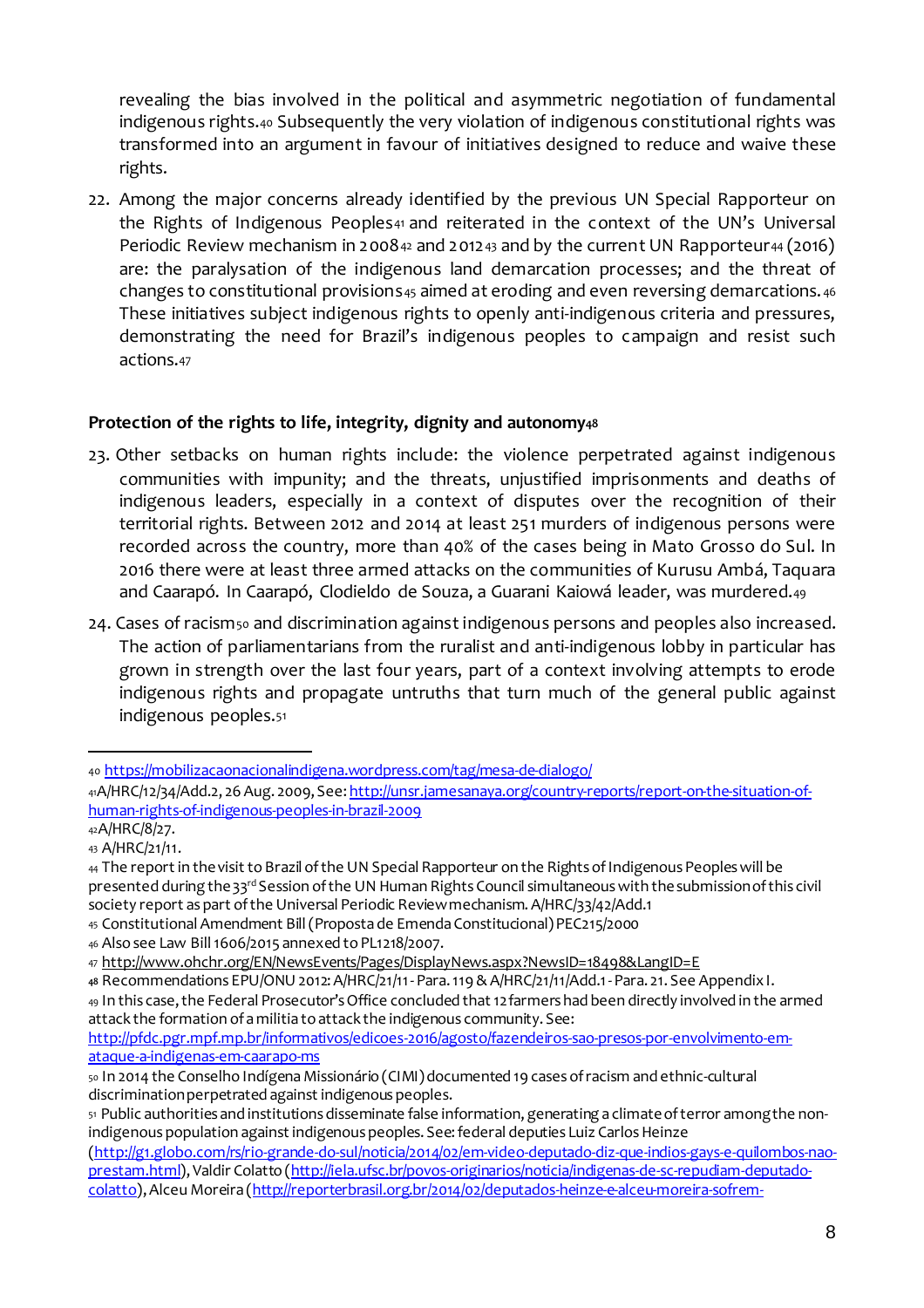25. Another serious situation is the racism and discrimination encountered by indigenous people in urban areas. The protection of children and teenagers and their rights to family and community life is one major concern for indigenous peoples. In states like those of the south region, indigenous peoples have reported to the National Human Rights Council (2016) cases of violence practiced by individuals and the ilegal forced removal of guardianship of indigenous children by tutelary councils and judges. Local councils and trade associations act to limit the indigenous presence in towns and cities, especially in relation to the sale of craftwork. In 2015, an indigenous child was decapitated while in its mother's arms while they were travelling through a municipality in Santa Catarina, sleeping in a coach station on the way to sell craftwork. <sup>52</sup> The removal of indigenous children from family life is also related to contexts of territorial dispute, as in the case of Mato Grosso do Sul and people trafficking, as in the case of more interior regions of Amazonas.

### **Protection of social rights**

1

- 26. Without the security of their lands, indigenous peoples are unable to plant or produce to ensure adequate dietary, dwelling, health and living conditions.
- 27. Despite the global improvement in health conditions in Brazil, a specific study has pointed to an alarming disparity between the child mortality and malnutrition indices among indigenous and non-indigenous populations. Among each 1,000 live births in the Yanomami and Xavante communities, 141 do not survive until the age of 5. And while the rate of chronic malnutrition in children younger than 5 is 7% among the general population, it rises to 26% among indigenous peoples and 47% among the Guarani Kaiowá.<sup>53</sup>
- 28. Associated with the demand for recognition of territorial rights, we can also perceive a worsening of cases of violence against indigenous women, including sexual violence. However, the national policies for combating discrimination and violence against women are unable to approach the issue with specific attention to the contexts of indigenous peoples. There is also a tendency for the situation to worsen with the reduction in the status of the Ministry of Policies for Women to a subarea of the office for human rights.
- 29. Along the same lines, despite advancing in the reduction of poverty, especially through income transfer programs, Brazil has failed to identify and fully meet the specificities of the indigenous cases and promote an effective improvement in living conditions, without imposing an alien way of life. The State needs to engage in a proper discussion of the concept of poverty in the context of indigenous peoples and lands. Without doing so, it risks to reproduce and foment stigmas and stereotypes that undervalue indigenous peoples and their life-styles, social organisation and self-sustaining production.
- 30. In relation to universalizing social programs like the Bolsa Família, problems were identified both in terms of providing adequate means for indigenous peoples to access these social

<sup>53</sup> Study by Fian Brasil(2016): http://www.fianbrasil.org.br/noticia/visualizar/10.

representacoes-por-racismo-e-incitacao-ao-crime/) and Jair Bolsonaro (http://g1.globo.com/matogrosso/noticia/2015/11/em-cuiaba-bolsonaro-se-diz-contra-terra-para-indios-e-cota-para-negros.html).

<sup>52</sup> Given the absence of any timely response to the case from the competent authorities, investigative missions were conducted by the National Human Rights Council to assess the situation of the human rights of indigenous peoples in the states in the southern region of Brazil. See: http://www.cimi.org.br/site/ptbr/?system=news&conteudo\_id=8640&action=read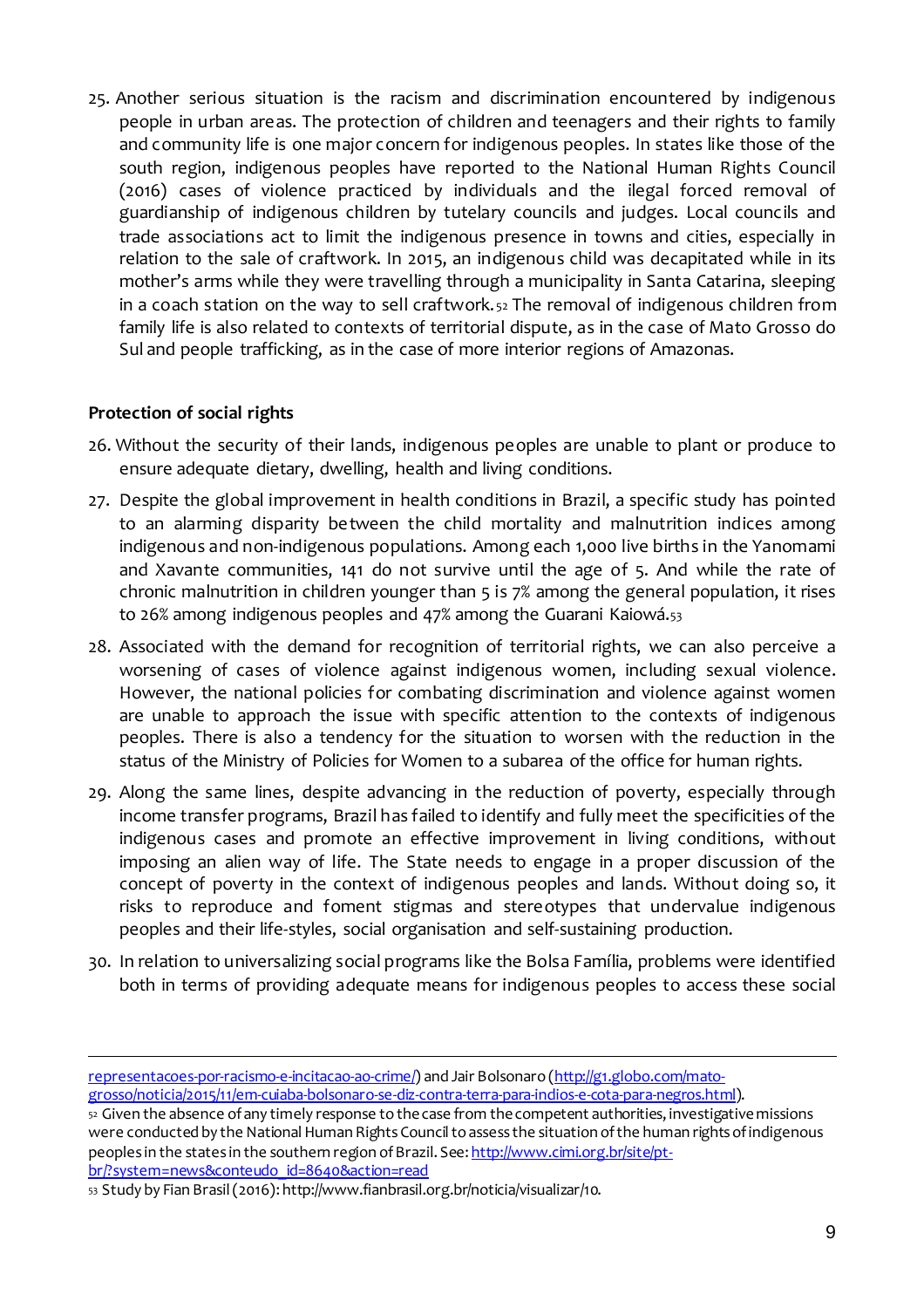programs and benefits, and due to negative impacts in some indigenous communities. <sup>54</sup> The rapid incorporation of communities in consumer and debt relations without the necessary prior information, or without the concern towards the autonomy of indigenous peoples and their ways of life have been causing social and cultural shaking in some communities. Therefore specific attention from the Statein proper dialogue and consultation with indigenous peoples is needed.

#### **Protection of indigenous leaders as defenders of human rights<sup>55</sup>**

- 31. Today 103 indigenous persons are registered under the Human Rights Defenders Protection Program, mostly from the Tupinambá, Guarani Kaiowá, Xakriabá or Kaingang groups. However many of these leaders and others, particularly in the states of Mato Grosso do Sul, Santa Catarina, Roraima, Pará and Bahia, have denounced the situation of permanent insecurity due to the rising number of threats received by themselves and their families, and the program's lack of effective support.
- 32. No specific protocol exists to inform the actions of the federal police and ensure quick responses in the case of attacks on and threats to the communities of indigenous leaders protected by the program. In Pará, the state with the highest number of deaths and death threats relating to defenders of human rights, there is no state collaboration with the federal program. In Mato Grosso do Sul and Mato Grosso, no agreements were signed with the state governments for the processing of requests for protection of human rights defenders. Since 2012 the program has deteriorated in a worrying manner and may be one of the causes behind the increase in violence against indigenous leaders and communities.<sup>56</sup>
- 33. Accounts of abusive or unjustified imprisonments and ambushes of indigenous leaders, strongly influenced by politicians in contexts of territorial dispute, form part of this scenario of lack of progress and the threat of reversals of indigenous peoples human rights. Police abuse,<sup>57</sup> abusive treatment and even torture of indigenous leaders, are practiced as ways of constraining and retaliating against these leaders working in the defence of their collective rights. Across the country, indigenous people report suffering greater impediments or difficulties than the non-indigenous population when attempting to register occurrences of threats and violence against them to security authorities. <sup>58</sup> At the same time, there is an alarming tendency of state and federal polices to criminalize indigenous leaders.
- 34. No transparent data exists on the number of imprisoned indigenous persons and, in many states, it is suspected that they receive discriminatory and degrading treatment, spending more time in prison due to the lack of public defence lawyers to work on their cases.

1

<sup>56</sup> See: http://www.global.org.br/wp-content/uploads/2016/03/informe-situac--a--o-defensores-2016-PORT-ONU-INDIGENAS.pdf

<sup>54</sup> See: http://www1.folha.uol.com.br/poder/2016/09/1810078-bolsa-familia-altera-rotina-de-indigenas-na-regiao-doxingu.shtml

**<sup>55</sup>** Recommendations EPU/ONU2012:A/HRC/21/11-Para.119&A/HRC/21/11/Add.1-Para. 21,Recommendations n.119.32,119.82,119.84 and Recommendation EPU/ONU 2008: A/HRC/8/27, para.83.3.

<sup>57</sup> In 2014 aMunduruku man was killed in a confrontation with theFederal Police in theregion in conflictover the São Luiz do Tapajós Hydroelectric Project. See: http://www.ebc.com.br/noticias/brasil/2014/07/mpf-denunciadelegado-federal-por-morte-de-indio-munduruku

<sup>58</sup> In 2014, the Conselho Indigenista Missionário (CIMI) registered 108 indigenous victims of abuses of power across the country.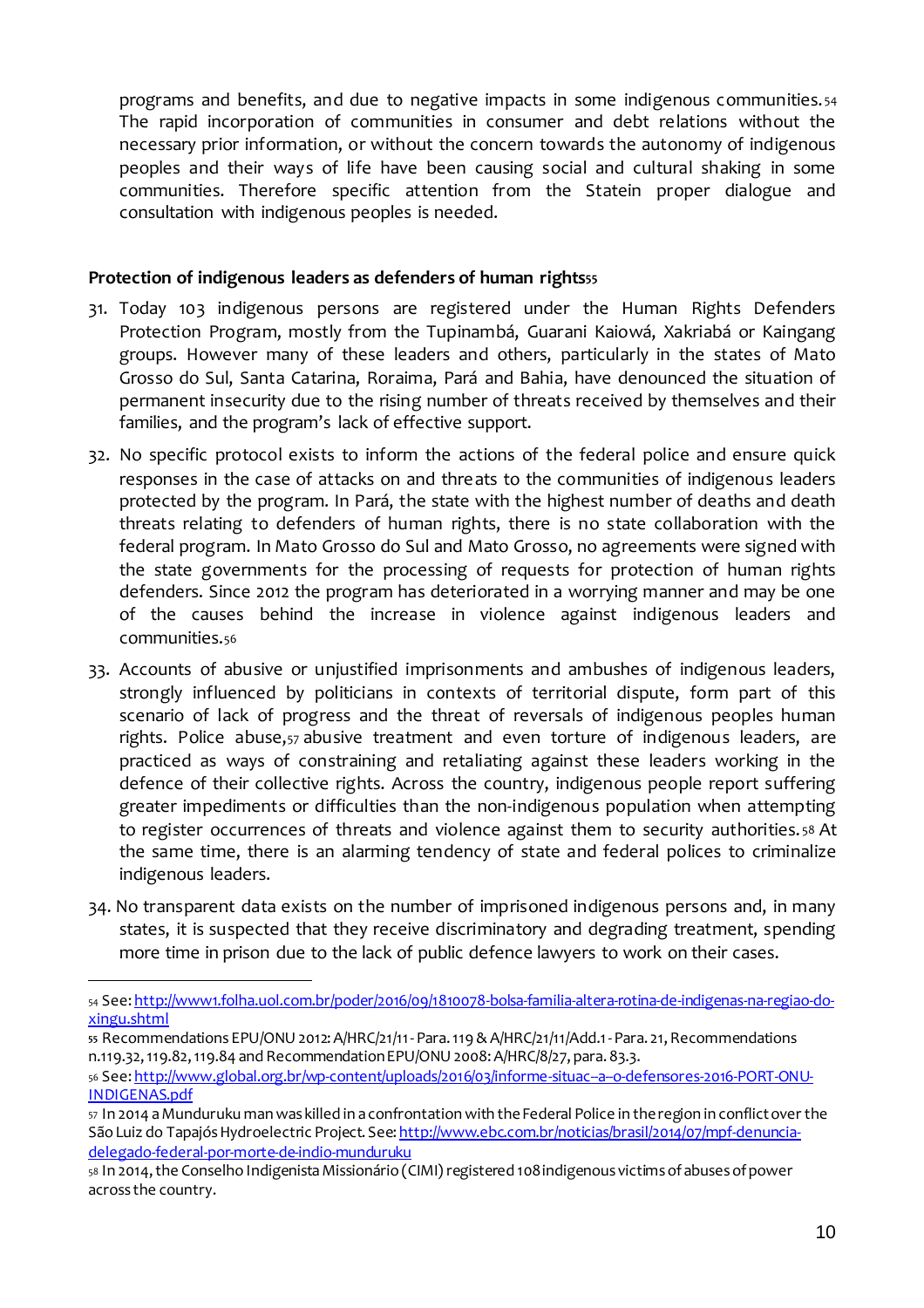35. In relation to the participation of indigenous people in public life, we highlight the fact that for 30 years Brazil has had one indigenous representative in the National Congress and his mandate continues to be the only example. Without strong support from political parties, indigenous candidates struggle to become federal representatives in the legislature and executive and thus ensure a counterweight to the anti-indigenous ruralist lobby, meaning that the dispute is heavily unequal and unfavourable to the indigenous population. Data from the TSE<sup>59</sup> (2014) show that of the 25,366 registered to compete for executive and legislative posts at all levels, 55.03% declared themselves to be white and 0.32% indigenous.

### **Protection against discrimination in the use of indigenous languages and the right to health and education<sup>60</sup>**

- 36. Near 30% of the more than 180 indigenous languages may become extinct in the next 15 years.**<sup>61</sup>** The failure to guarantee bilingual education in indigenous schools; the exploitation of the indigenous workforce and the discriminatory treatment that indigenous people receive in many states – public authorities and even the police often prohibit indigenous peoples from speaking their own languages –; and the defamation of the image of indigenous peoples in the main media are factors that contribute to the alarming loss of indigenous languages. Despite a few examples of documentation of indigenous languages, there is no structured public policy to combat racial discrimination or recognise and protect indigenous languages from extinction.
- 37. Although the Constitution establishes the right to bilingual education in indigenous schools, only around 30% of indigenous schools use indigenous languages in their teaching. Over the last four years there has been a perceptible deterioration in the specific actions targeted at indigenous school education and there have been complaints that in many municipalities the resources allocated to indigenous school education are returned, while students and teachers from indigenous schools encounter difficulties due to the low level of support.
- 38. The training and hiring of indigenous teachers continues to be a challenge in terms of guaranteeing high-quality and specific education for indigenous peoples. Data from the MEC <sup>62</sup>School Census indicates that just 20% of indigenous teachers are fully employed, while the remainder have provisional and temporary contracts without observance to their labour rights or equal wages. The implantation of Ethnoeducational Territories is now paralysed, eroding the quality of the education offered in villages.
- 39. In Brazil indigenous peoples still figure among the sectors of the population facing the greatest difficulties in accessing the birth register and documentation. In many municipalities indigenous persons face cases of racism and discrimination both for not carrying civil documentation and when attempting to access these documents and having services denied by the registry offices. In Mato Grosso do Sul and in the south region of the country, the Guarani are frequently called 'Paraguayans' by the authorities and the local non-indigenous population. This discrimination seeks to deny indigenous identities and

<sup>59</sup> Tribunal Superior Eleitoral (Superior Electoral Court).

**<sup>60</sup>** See AppendixI with suggestedwording ofthe recommendations adapted tothe contextofthe rightsof indigenous peoples.

**<sup>61</sup>** See the Language Documentation Project runby the Indian Museum/FUNAI(2014).

<sup>62</sup> Ministry ofEducation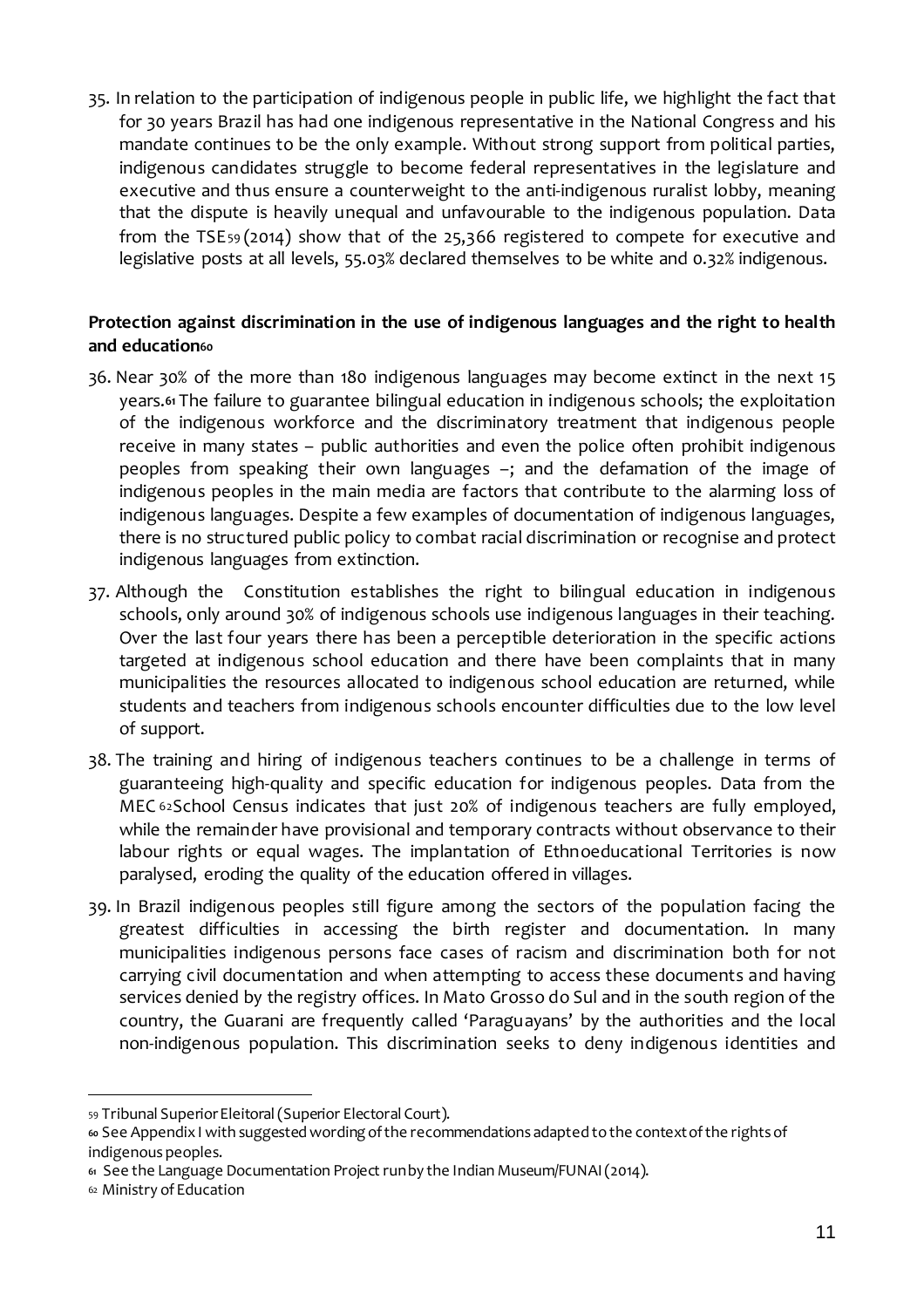Brazilian nationality in order to perpetuate rights violations, particularly in relation to territorial rights.

- 40. Brazil made some progress with the creation of a subsystem of Indigenous Healthcare. However in the period evaluated by the UPR, indigenous peoples denounced diverse cases of irregularities encountered in the healthcare services<sup>63</sup> and a lack of effective indigenous monitoring of the system. There is a concern with the serious threat of reversals with the prospect of privatization or municipalization of indigenous healthcare. In addition, the State's neglect in relation to the right to health of indigenous peoples is intensified in the context of large-scale infrastructural projects which fail to meet the conditions priorly set for their construction in terms of complying with the rights of indigenous peoples, as in the case of the Belo Monte Hydroelectric Dam.<sup>64</sup> Another point to be highlighted in relation to the last four years concerns is the urgent attention that the State needs to give to the health situation of isolated and recently contacted indigenous peoples.
- 41. Between 2012 and 2016, at least three situations were reported of contact with isolated indigenous peoples in the border area of Brazil, requiring coordinated actions between the countries involved for territorial and health protection capable of ensuring the physical and cultural survival of these peoples. <sup>65</sup> Nonetheless without structural provisions and investment in FUNAI from the government, there will be a lack of adequate action to ensure effective protection of especially vulnerable peoples.

#### **Implementation** of the right to free, prior and informed consultation<sup>66</sup>

- 42. In May 2016 the Presidency of the Republic inaugurated the Belo Monte Hydroelectric Dam,<sup>67</sup> whose study, licensing, authorization and construction process over the last four years have been marked by the absence of consultation of indigenous peoples. Systematic violation of fundamental rights were found by the Federal Prosecutors Office due to the failure to comply with the set conditions. <sup>68</sup> These omissions led to a critical situation of environmental and social destruction with impacts, for instance, on the health of indigenous peoples.<sup>69</sup>
- 43. As the example of Belo Monte, the violation of indigenous peoples' human rights are growing and are related to the pressures of a developmental model that fails to respect indigenous peoples ways of lives and plans for their futures. Public and private sectors

<sup>-</sup>63 See:http://brasil.elpais.com/especiais/2015/saude-indigenal.and

http://saude.estadao.com.br/noticias/geral,indios-da-regiao-amazonica-estao-sem-vacina-desde-o-inicio-doano,10000077881

<sup>64</sup> See: http://www.mpf.mp.br/pa/sala-de-imprensa/noticias-pa/mpf-pede-paralisacao-de-belo-monte-por-risco-decolapso-sanitario

<sup>65</sup> Contact situation in Acre (2014)http://www.funai.gov.br/index.php/comunicacao/noticias/2903-indios-isoladosque-estabeleceram-contato-recebem-atendimento-medico-no-acre?highlight=WyJpc29sYWRvIiwiY29udGF0byJd and in Amazonas (2014 and 2015) http://www.funai.gov.br/index.php/comunicacao/noticias/3040-grupo-isoladokorubo-faz-contato?highlight=WyJpc29sYWRvIiwiY29udGF0byJd.

<sup>66</sup> Recommendations EPU/ONU 2012: A/HRC/21/11- Para. 119 & A/HRC/21/11/Add.1 - Para. 21, Recommendations n. 119.163,119.164,119.166,119.167,119.169.

<sup>67</sup> See: http://brasil.elpais.com/brasil/2016/05/09/opinion/1462804348\_582272.html

<sup>68</sup> https://www.socioambiental.org/pt-br/noticias-socioambientais/fgv-aponta-que-nenhuma-obra-para-saudeindigena-foi-concluida-por-belo-monte

<sup>69</sup> https://mediadrawer.gvces.com.br/publicacoes/original/indicadores-de-belo-monte-2016.pdf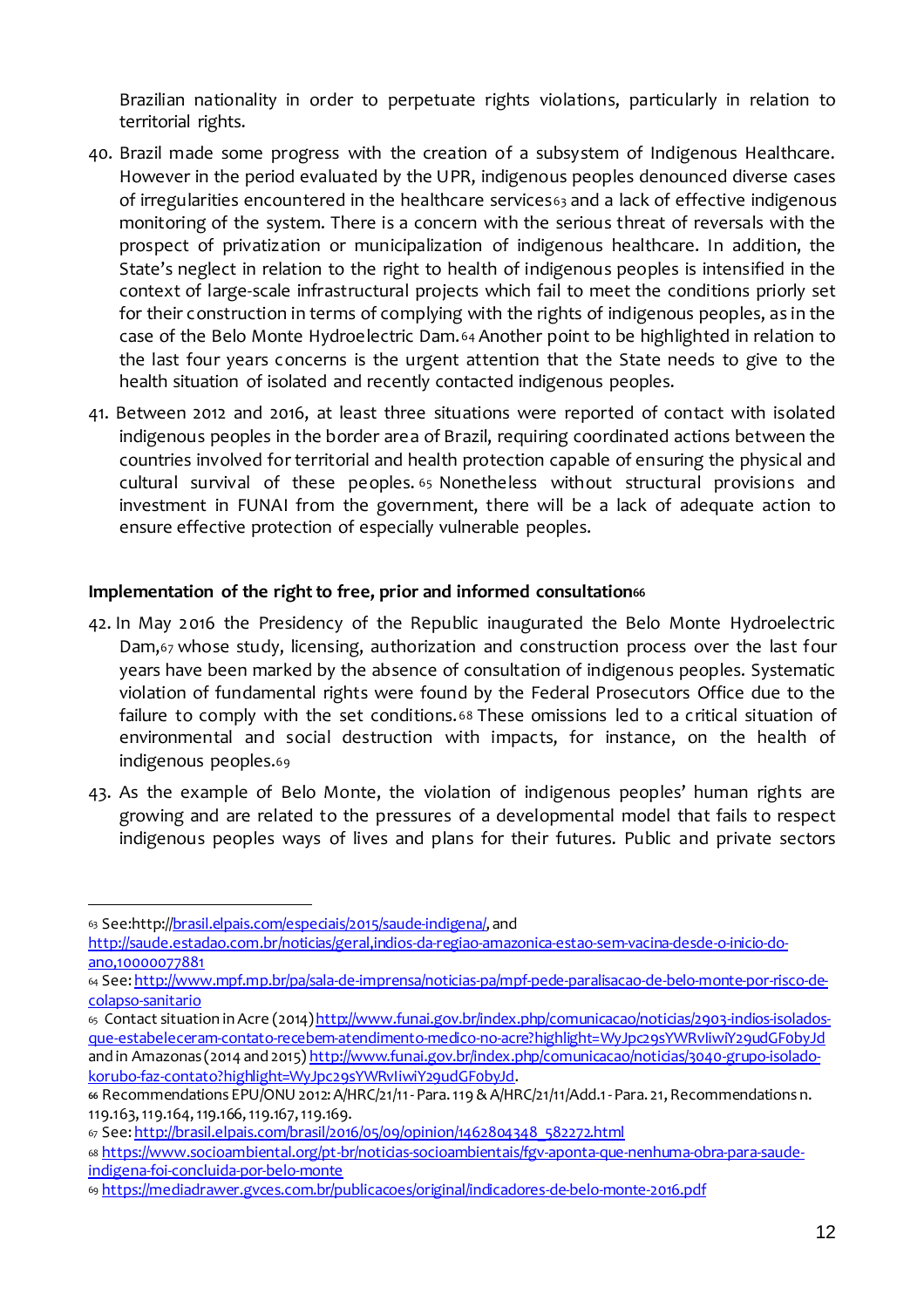work within a logic of domination and political favours in detriment to the rights of indigenous peoples.

- 44. The violation of the right to consultation and the lack of legal resources to defend indigenous rights relating to the construction of large-scale infrastructural projects, 70 the advancing of illegal destruction of the environment in indigenous lands,  $71$  and proposals for regulatory changes concerning the exploration of natural resources in indigenous areas, were identified in 2015 by the UN Working Group on Business and Human Rights. <sup>72</sup>Emblematic cases involving the violation of the right to consultation found in the period evaluated: the Belo Monte, Teles Pires and São Manoel Hydroelectric Dams, the Tapajós Dam project, transposition of the São Francisco River, the Manaus-Boa Vista Transmission Line, duplication of the Carajás railway, as well as more than 100 law bills and constitutional amendments designed to alter indigenous rights currently passing through Congress without consultation.
- 45. Most government sectors ignore indigenous rights and very often violate the human rights of indigenous peoples. For example, despite the formal recognition of the right to consultation in the national legal framework, <sup>73</sup> we can observe a systematic and continuous violation of this right by the executive and the legislature, particularly in relation to large-scale construction projects and measures with huge impacts on indigenous lands, lives and rights. These violations are founded or backed by limited or contradictory understandings and interpretations of the context, scope and requirements of free, prior and informed consultation(ANNEX II), which fail to meet the regulatory and jurisprudential standards defined internationally, especially by the Inter-American Human Rights System.<sup>74</sup>

http://sddh.org.br/sddh/index.php/item/1011-leia-relatório-sobre-suspensão-de-segurança-no-brasil-entregue-àcidh;http://terradedireitos.org.br/2016/02/16/suspensao-de-seguranca-neodesenvolvimentismo-e-violacoes-dedireitos-humanos-no-brasil/and http://www.mpf.mp.br/pa/sala-de-imprensa/documentos/2016/violacoes-direitospovo-indigena-munduruku

(http://www.bbc.com/portuguese/noticias/2015/05/150508\_belo\_monte\_funai\_ms\_lgb),Kaápor/MA

<sup>70</sup> StaysofInjunction against appeals in favour or the recognition ofthe righttofree,priorand informed consultation in the casesofthe BeloMonteand SãoLuiz doTapajósHydroelectricDams. See:

<sup>71</sup> The case of the following Indigenous Lands: Marãiwatséde/MT

<sup>(</sup>https://maraiwatsede.wordpress.com/2012/07/05/nota-da-funai-sobre-a-terra-indigena-maraiwatsedemt/), Manoki/MT (http://www.axa.org.br/2013/09/povo-manoki-denuncia-extracao-ilegal-de-madeira-de-seu-territoriooeste-de-mato-grosso/), Cachoeira Seca/PA

<sup>(</sup>http://amazonia.org.br/2016/06/greenpeace-formaliza-denuncia-de-ameacas-ao-povo-kaapor-na-ti-alto-turiacu/), among others.

<sup>72</sup> A/HRC/32/45/Add.1

<sup>73</sup> Brazil ratified ILO Convention 169 by Decree 5051/04.

<sup>74</sup> The absence of prior consultation of the Arara da Volta Grande do Xingu, Juruna, Juruna do km 17, Xikrin, Asurini, Kararaô, Parakanã, Araweté and Arara de Cachoeira Seca indigenous peoples was covered by Precautionary Measure no. 382/2010 of the Inter-American Commission on Human Rights, which ordered the suspension of work on the Belo Monte Hydroelectric Dam. After pressure from the Brazilian government, which threatened tohold back itsannual payment offunds tothe IACHR and removetheappointment oflawyer Paulo Vannuchi, the IACHR reviewed its decision. the full text of the Precautionary Measure is available at: http://www.consultaprevia.org/#!/documento/123. For an in-depth discussion of the effects of the Brazilian government's stance on the Inter-American System, we recommend watching the seminar "The Belo Monte Case: Challenges and Opportunities for the Protection of Human Rights and the Environment in the Inter-American Human Rights System."

See: http://media.wcl.american.edu/Mediasite/Play/7e2dc4f20e0a468b9ac31c1c7dba2a4a1d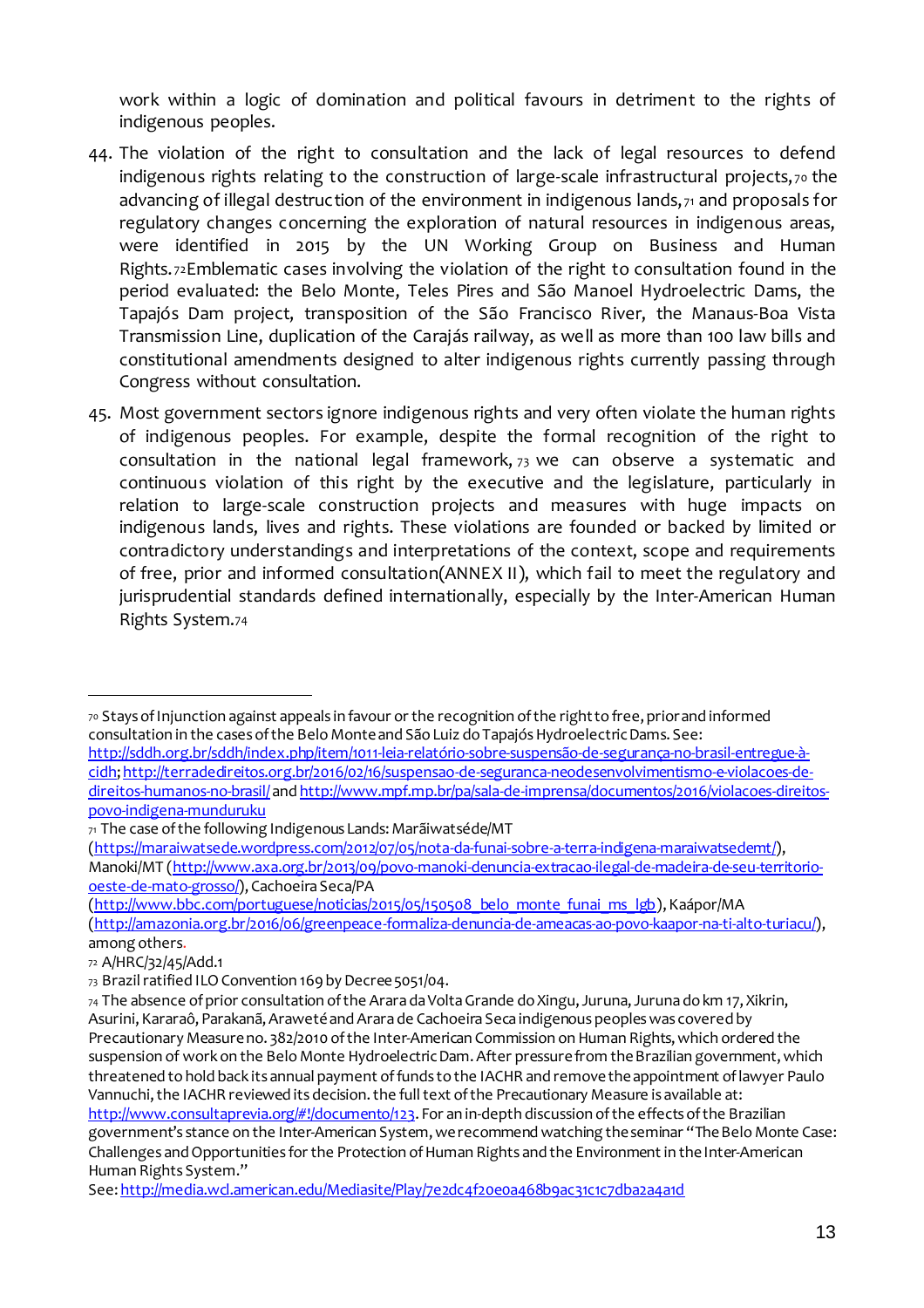- 46.At the executive branch, while on one hand the need for consultation was recognised by various administrative bodies, on the other there is a reluctance to conceive consultation as a right. Seen as a mere bureaucratic formality, consultation very often appears as a dispensable accessory in processes where decisions have already been taken. Roads, railways, ports, hydroelectric dams, transmission lines, mining activities and other projects are licensed and built without any kind of consultation with the indigenous and traditional communities affected, even in cases where the project is implemented inside indigenous land, such as the construction of the Manaus-Boa Vista Transmission Line in the Waimiri-Atroari Indigenous Land.
- 47. In 2012, following a complaint to the ILO, the government began a process of consulting indigenous peoples, quilombolas and traditional communities on a possible regulatory framework of procedures for implementing the right to consultation. However this initiative was aborted, demonstrating the difficulty of obtaining a cohesive position from the government to act in good faith with the interested parties.
- 48. Given the concern that any regulatory framework would serve merely to impose limits on the rights of indigenous peoples and merely meet the interests of large-scale projects, in some regions indigenous peoples (Wajãpi, Munduruku, the indigenous peoples of the Parque do Xingu Indigenous Land) began to discuss and elaborate their own consultation protocols. These protocols contain guidelines for the State on how to carry out specific and culturally respectful consultations. However up to now there has been no position from the government vis-à-vis these protocols, nor support to develop other protocols in other regions.
- 49. In terms of legislative measures, we encounter the most serious cases of the violation of the right to consultation. Despite the biggest attack on indigenous rights since the 1988 Constitution now being pursued in the National Congress, <sup>75</sup> no examples of prior consultation exist. Led by a parliamentary lobby that acts to promote the interests of the large rural landowners, the attack aims to limit indigenous territorial rights, opening up traditional territories to economic exploration without respect for basic rights and no consultation as demanded by ILO Convention 169. The actors involved in the legislative process seem to ignore their obligation to carry out consultation on the measures affecting indigenous peoples.
- 50. The widespread use of the Stays of Injunction<sub>76</sub> and Temporary Protection Orders has also contributed to violation of the right to free, prior and informed consultation and consent, and limits indigenous peoples' access to justice. In sum, large-scale projects continue to be

<sup>75</sup> Supplementary Law Bill no. 227/2012:regulatesmining in indigenous lands,quilombola territories and conservation units; Law Bill no. 5.807/2013 (New Mining Code): permits mining in indigenous lands, quilombola territories and conservation units; and Law Bill no. 1.216/2015 and Law Bill no. 1.218/2016: alterrules on the recognition and demarcation ofindigenous lands.We citeas serious examples: Law Bill no.1.610/1996:regulates mining in indigenous lands; Constitutional Amendment Bill no. 215/2000: enables the National Congress to demarcate indigenous lands and quilombolas and review finalized procedures; Constitutional Amendment Bill no. 76/2011: allows the exploration and use ofwater resources in indigenous landswith a share ofthe results; Constitutional Amendment Bill no. 71/2011: alters rules in the demarcation of indigenous lands; Constitutional Amendment Billno. 65/2012: alters rules on the requirement of environmental licensing for large-scale construction projects.

<sup>76</sup> This instrument, the exclusive use of public authorities, allows court presidents to suspend any decision for authorized political motives (seriousharmtothe publicorder, economy and administration).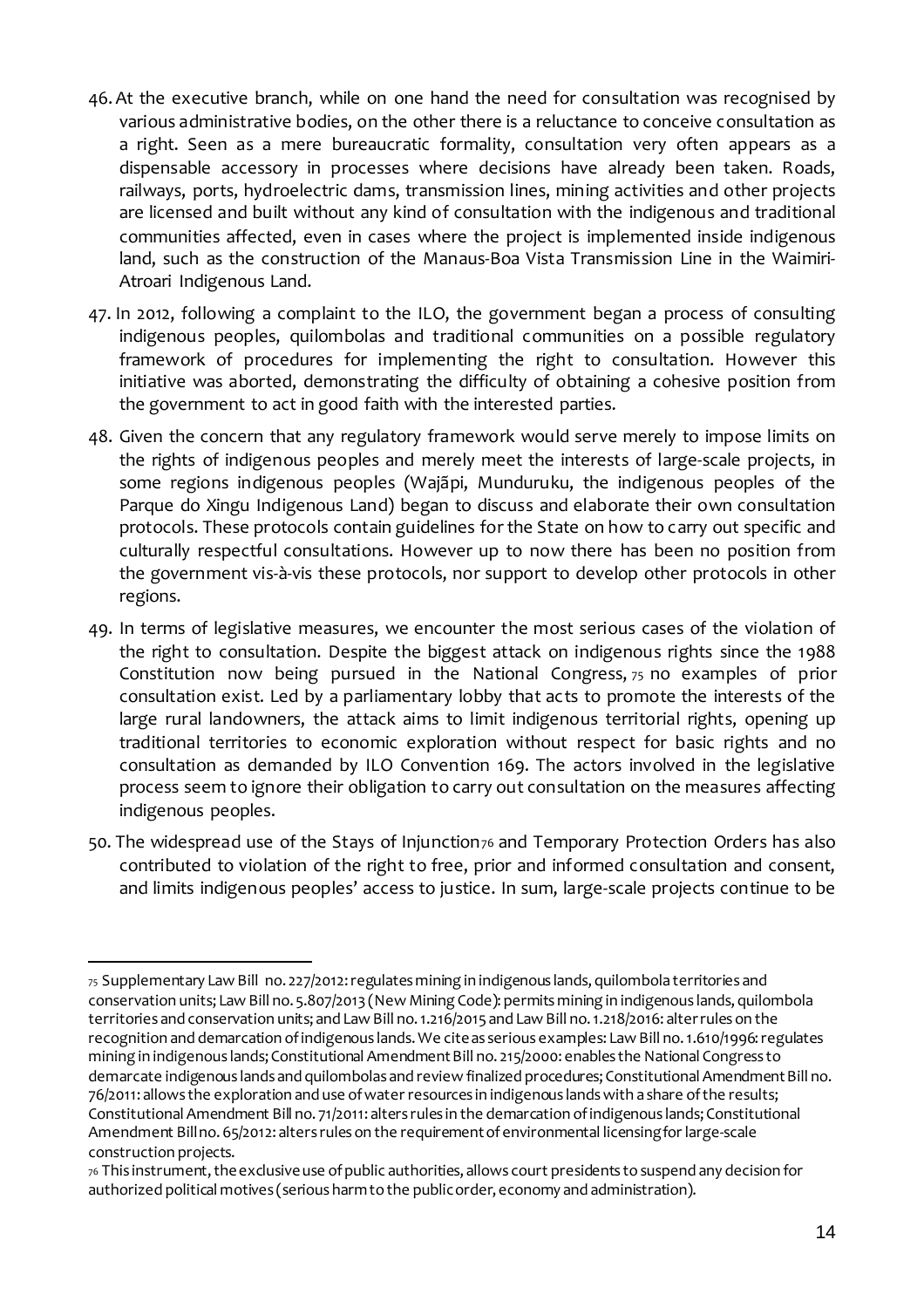planned and implemented without the right to consultation being ensured. <sup>77</sup> Badly planned projects turn into faits accomplis.

#### **Recommendations:**

1

- 51. Hence, in order to contribute to the defence of the human rights of indigenous peoples in Brazil on different issues, 78 as well as the on themes identified in the previous evaluations of the UPR – indigenous peoples, right to land, right to participation and consultation, and human rights defenders – we suggest 105 detailed recommendations $79$  to monitor the situation of human rights of indigenous peoples in Brazil, including:
- a) that in dialogue with indigenous peoples representatives at the national level, Brazil establishes a mechanism to monitor the implementation of the recommendations, obligations and commitments accepted under international laws and the UPR as well as Special Procedures such as the UN Special Rapporteur on the Right of Indigenous Peoples and UN Working Group on Business and Human Rights, including the development of a national plan or strategy to implement the UN Declaration on the Rights of Indigenous Peoples and to ensure participation of indigenous peoples in national, regional and international forum;
- b) guarantee that constitutional rights, specially those related to lands, resources and cultures, will be kept and strengthened in accordance with international human rights standards and that indigenous peoples will have full access to justice, and provided services of public defense in an equal basis as other minority groups, when their individual or collective rights are violated;
- c) complete demarcation of indigenous lands with a particular attention to areas outside the Amazon region and or affected by large development projects and bring to justice perpetrators of violence, discrimination and murders practiced against indigenous communities and leaders;
- d) establish uniforming standards for the administration to ensure guarantee in the implementation and monitoring of the right to free, prior and informed consultation in accordance with ILO Convention 169, including in relation to legislative measures, and to recognize and support indigenous peoples own initiatives of consultation protocols;
- e) ensure that economic, social and cultural policies and programs, including cash transfer policies, entail respect and due value for indigenous peoples and their specific rights, as well as their autonomy and ways of lives, avoiding stigmatization of indigenous peoples as poors or obstacles to development;
- f) investigate and act in cooperation with state and local authorities and dialogue with indigenous peoples to banish situation where indigenous peoples are prevented enjoy their economic, social, cultural, civil and or political rights due to the lack of the State demarcation of indigenous lands;

<sup>78</sup> Health, education, environment, children's rights,women's rights, protection oflanguages, violence,racismand discrimination, employment and work, access to the justice system and impunity, human rights and business, national and international institutions, international and bilateral treaties and cooperation agreements, etc. <sup>79</sup> Annex I: Table ofrecommendations.

 $77$  Belo Monte, Teles Pires and São Manoel Hydroelectric Dams, duplication of the Carajás Railway, Manaus-Boavista Transmission Line, among others.